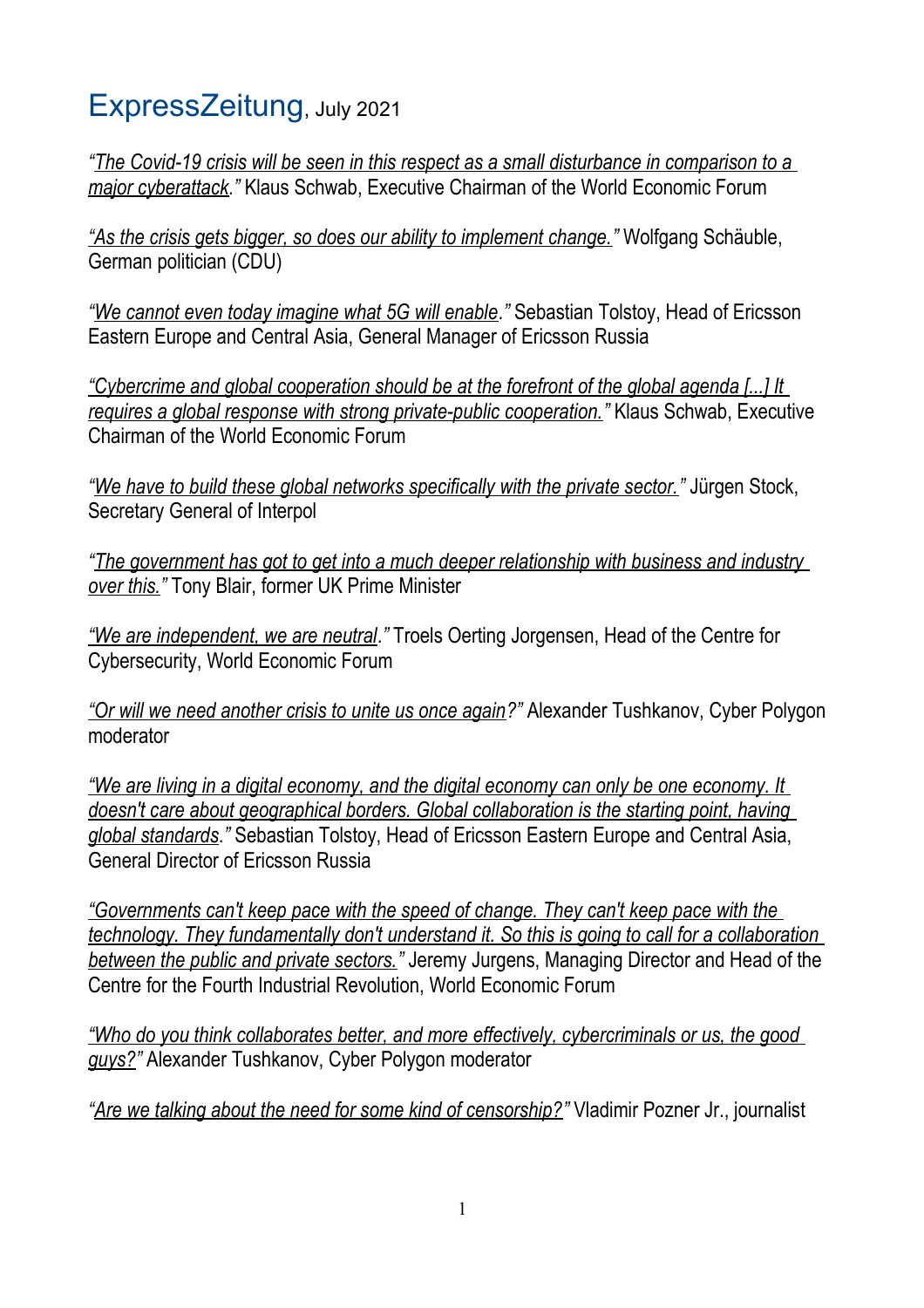## *\*We remind you that ExpressZeitung is a German-language publication, but we are pleased to announce that English (digital) editions will soon be available.*

## **CYBER POLYGON (video narration)**

Let us look back at the events that unfolded in October 2019. More specifically, at Event 201. This tabletop exercise, or TTX, was conducted in New York by key participants with a background in politics, business and the media. It simulated a pandemic outbreak that accurately, and almost prophetically, anticipated what would happen in 2020 as the world woke up to the «Coronavirus» nightmare. This simulation was organised by the Bill & Melinda Gates Foundation along with the World Economic Forum and Johns Hopkins University. Issue 33 of ExpressZeitung looks back at the numerous and striking similarities between Event 201 and the world-shaking political events that ensued shortly after. Looking back, the «Corona Crisis» was in all likelihood being planned out before our very eyes as the exercise unfolded.

Could it be that Event 201 will not be the only prophetic exercise involving the World Economic Forum? In July 2020, Cyber Polygon, an annual simulation virtually identical to Event 201 was held for the third consecutive year. Underreported by the corporate media, it first garnered some attention in 2020, when it strangely appeared on the heavily regulated and rapidly diminishing YouTube platform.

Cyber Polygon is a joint project between the World Economic Forum's Centre for Cybersecurity, Sberbank, the largest bank in Russia, and its cybersecurity subsidiary BI.ZONE. Partners in the simulation include Visa, Interpol, Ericsson and IBM.

Cyber Polygon was held shortly after the World Economic Forum unveiled its next brainchild: The Great Reset, a grandiose plan to change the face of humanity, ushering in a digital age in which the boundaries of man and machine are increasingly blurred. One of the darker implications of transferring every aspect of human life to the digital world is that it could easily open the floodgates to all kinds of cyber-enemies. As we point out in issue 15 (of the German edition), this brave new cyberworld could soon become a playground for hackers and fly-on-the-wall operatives. We would be nothing but sitting ducks, or fish trapped in a digital barrel where everything is hackable, trackable, erasable or vulnerable to scrutiny and manipulation. Straight out of the Hegelian dialectic playbook: The World Economic Forum has launched Cyber Polygon as their long-term solution to fend off cyber-attacks on the planetary digital infrastructure. Along the same lines, the Great Reset will further push digitalisation in all areas of life, heralding virtual reality as the only alternative.

The event or tabletop exercise revolves around the following question: As the "Corona Crisis" has shifted education, work and other activities into the digital domain, *how are we to protect the realm from cyber-attacks?* As we are about to see, the "Corona crisis" is seen by the participants as a necessary stepping stone towards more digitalisation.

From this perspective, the World Economic Forum admits to the obvious, namely that transferring every aspect of human life to the digital world makes us increasingly vulnerable to imminent and ever-emerging threats. In Hegelian dialectic terms, digitalisation is presented as the inevitable solution to solve the "Corona" problem.

According to the official narrative, sceptics have already lost the battle against the Corona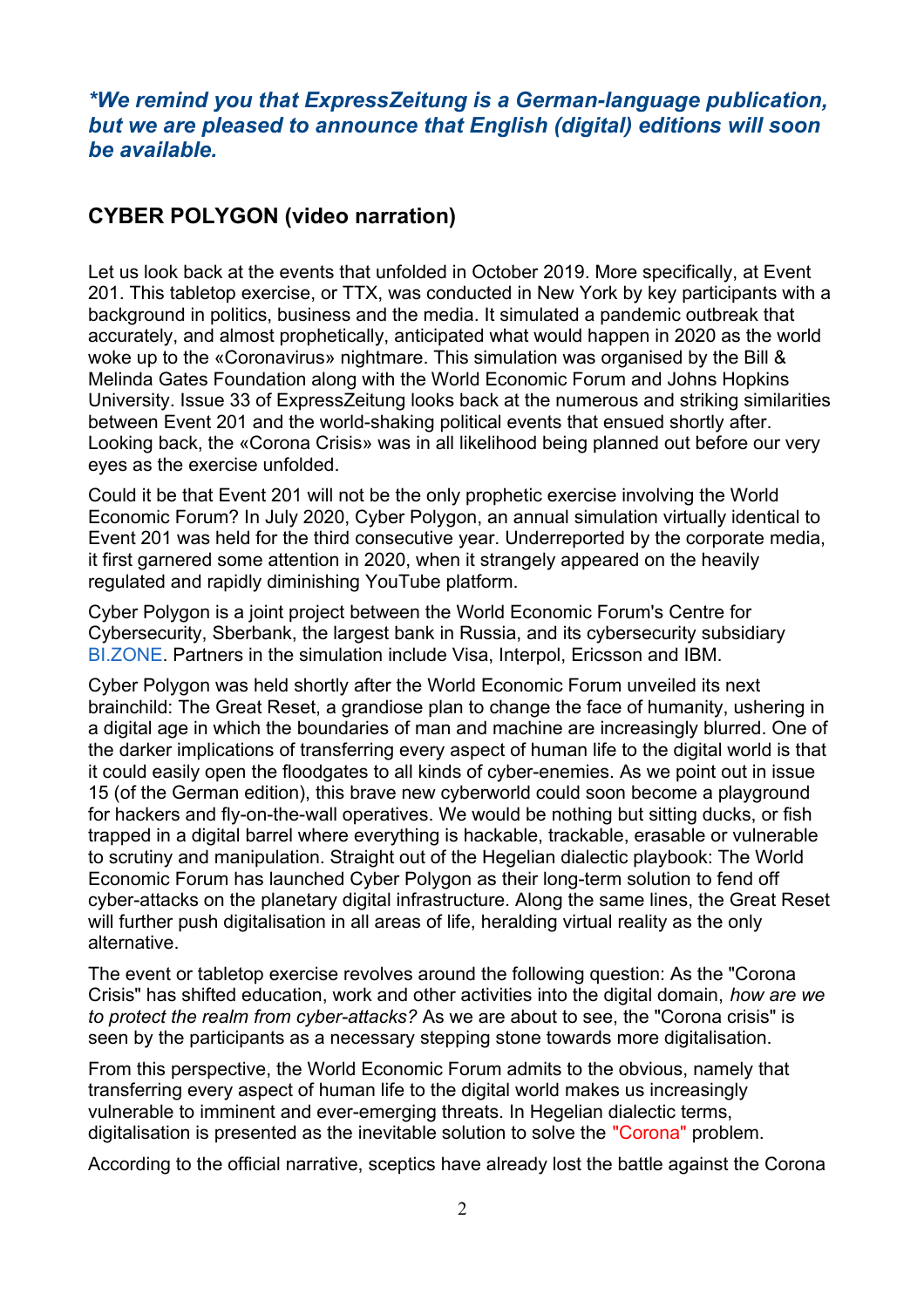juggernaut that brooks no further argument as it ploughs on towards the new digital paradigm. Due to the threat posed by the virus, people have no other choice but to submit to social distancing and surrender their physical reality to an ever-encroaching New Normal inextricably knit with the Internet. Were it not for "Corona" the World Economic Forum would have little or no reason to call for an all-out effort to digitise human beings and their environment. Those who don't go along with it, arguing that the Old Normal ensures greater protection to their privacy, will have to counter the straw man that if things stay the same we are doomed to be swept away by the next pandemic: Ergo, we must go digital. The timing couldn't be better! What would have become of the World Economic Forum and its Great Reset had the "Corona crisis" never happened? At this point we should ask ourselves who stands to gain from this grand Machiavellian scheme?

In spite of the overwhelming flow of information the public is completely unaware of the true nature of Coronaviruses, as we have shown in issues 32, 38 and 39 (of the German edition). As previously mentioned, the key players in the ongoing response effort to the Covid-19 pandemic had gathered in New York in October 2019 to simulate the outbreak of a fictional Coronavirus. Are we simply dealing with an extraordinary coincidence here, or was it all planned by the same actors who now stand to gain from this major crisis? Namely the World Economic Forum and the larger power network that surrounds it. As we are about to see, the most tried-and-tested weapon in geopolitical strategy is to create a crisis, and Cyber Polygon is already preparing the public for the next one.

The exercise pits two teams against each other: The red and the blue team. The blue team protects the cyber-infrastructure while the red team tries to hack it. The results of the simulation are presented in obscure technical terminology, leading to a state of affairs in which the blue team fails to withstand the unrelenting attacks from its red nemesis. A situation that elicits a further tightening of cybersecurity. So far, so good. Still cryptic, but at least a little more intelligible to the layman is the commentary provided by Cyber Polygon's high-ranking movers and shakers from business, politics, media and government.

This introduction alone is probably enough to open one's eyes to the perception of Russia as the saviour of the West and opponent of the World Economic Forum and the elite interests it serves. ExpressZeitung has over the years alerted its readers in numerous articles about Russia and Putin as being part of the same global cabal. This exercise is only the tip of the iceberg, providing further evidence that Russia is plainly up to no good. The disproportionate narrative about the imminent threat posed by Russian hackers, often linked to the government, caters to the imagination of the masses, or so it would seem. Cyber Polygon makes it abundantly clear that Putin's Russia is a vital part of the Great Reset agenda. And the Great Reset is really just a repackaging of the United Nations 2030 Agenda, as we describe in Issue 33, available in German and later in the year also in English.

It's crystal clear: Russia and Putin are fully involved in the Great Reset – and probably more so than other nations. As the World Economic Forum would have it in its "Eight Predictions for the World in 2030", the USA is probably soon to step down as a superpower. The Forum considers the BRICS - Brazil, Russia, India, China and South Africa - to be the legitimate successors. The main contender, of course, being China.

Klaus Schwab strangely uses the phrase "a catalysing effect", highly reminiscent of the unusual phrase "catalysing event". So, why would he do that? In 1997 the think tank "Project for the New American Century" (or PNAC), was comprised of high-ranking members of the Bush administration. This cabal included Dick Cheney, later to become vice president, Donald Rumsfeld who became Defence Secretary and Paul Wolfowitz his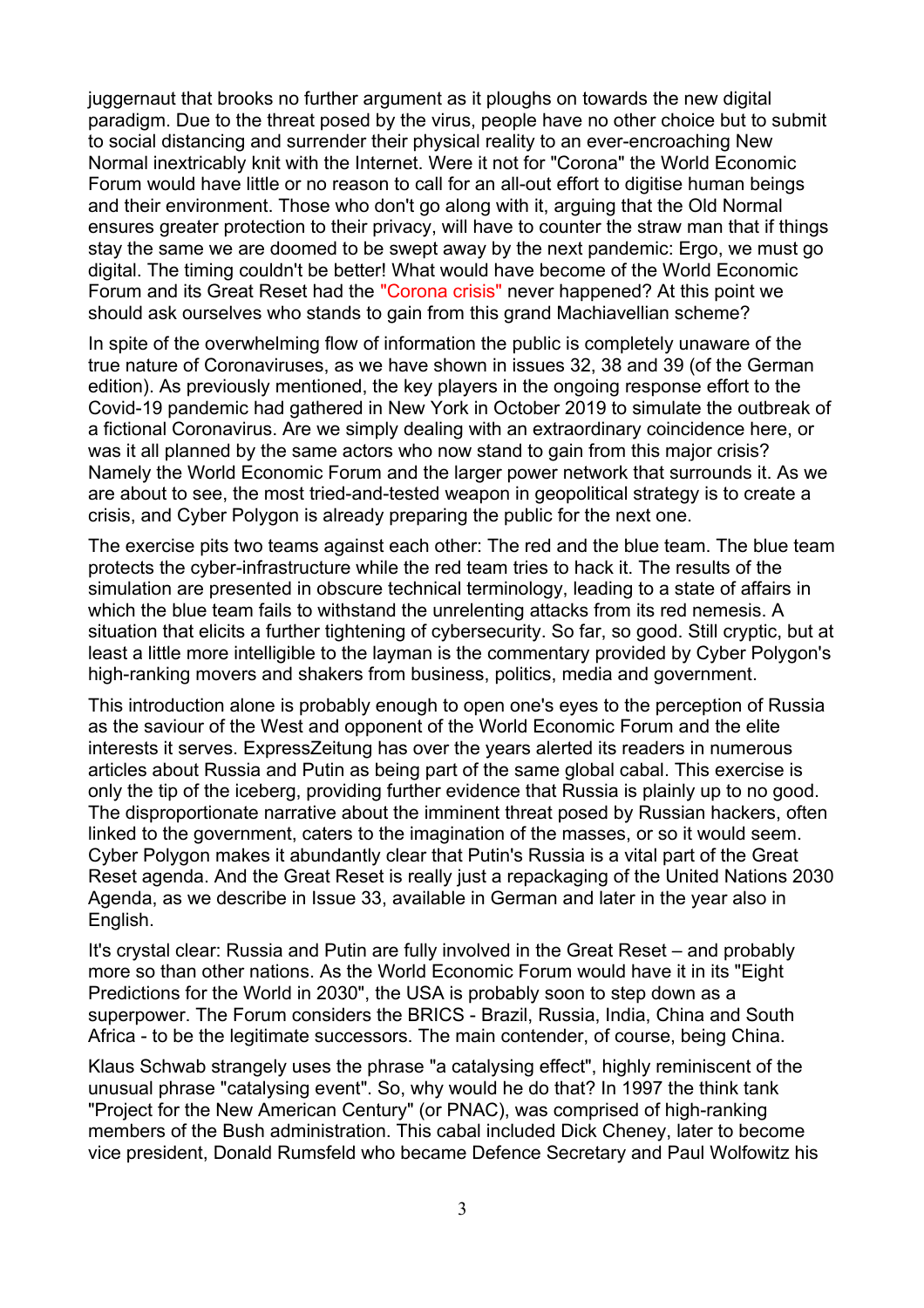deputy secretary. In September 2000 an 80-page report entitled "Rebuilding America's Defences" was published by PNAC wherein the future policy outline was envisaged. It also considered challenges and obstacles to this policy and how they were to be mitigated. The report contained the following:

"Rebuilding America's defenses and achieving the desired shift in US policy could take a long time unless there was "a catastrophic and catalyzing event [...] like a new Pearl Harbor." This new Pearl Harbor occurred on 11 September 2001, the sixtieth anniversary of the laying of the Pentagon's foundation stone. Now Schwab - 20 years later - also speaks of a "catalysing effect". And by the way: We also discovered a reference back to this PNAC document in our video about Event 201. Can that really be a coincidence? The use of "catalysing event" or "catalysing effect" is hardly an expression one comes across in everyday speech, yet is to be found in the very document that anticipated 9/11.

Only in this way can we explain the matter: A secret language is used in the circles in which Schwab operates. A lingo incomprehensible to ordinary people, and which only insiders can fully understand. If the general public would be privy to what Schwab means by "catalysing effect", the scales would fall from their eyes.

We'll be happy to give you a hint: A «catalyst» is an agent that precipitates a process. So when Schwab says that the alleged Corona pandemic has a "catalysing effect", he is basically implying that it smooths the way for geopolitical objectives he has been pursuing for quite some time. As a marginal note, Schwab happened to be in New York during 9/11. Event 201, which prophetically anticipated a "Coronavirus pandemic", also played out in New York, and was duly backed by the World Economic Forum. Strange as it may seem, "Catalysing events" appear to follow Schwab no matter where he goes.

With his statement. Schwab reveals what is now an open secret. The concept of «crisis», as understood by the ordinary man and woman, seems to be the exact opposite for the powers that be, who incidentally see it as a good thing. Therefore, to understand what «crisis» means in the world of geopolitics, one must turn the term on its head. If by crisis we understand a time of hardship and peril, which is in everybody's interest to leave behind as quickly as possible, the global elites perceive it as a time of opportunity to advance their own agenda. Thus their reverse motto: *the more crises, the better!* 

The elites, as we have shown in numerous issues of ExpressZeitung, are neither afraid to flirt, and openly so, with the idea of a crisis, nor to profit from it, or to manufacture one if need be. The Cyber Polygon exercise does not hide the fact that crises, real or manufactured, provide an edge and constitute an indispensable tool for the ruling elites to keep ahead of their game.

So, the masterminds and their minions don't even try to hide the fact that to them a crisis means a time of great opportunity. This is as clear as daylight. The "Corona crisis" was the "catalyst" to usher in digitalisation, as Klaus Schwab explains.

In what way was this pandemic disruptive is not yet clear. The death rates were in fact far below the yearly count in many countries. Moreover, patients who allegedly «died of Covid-19» were, on average, 80 years or older. The health crisis was a direct result of the measures deliberately put in place, as we have shown in issues 32, 38 and 39 (of the German edition). Schwab's hyperbolic public statements about the "pandemic" lacked any scientific authenticity, so it only makes sense that any of his further statements should fall under the same deceptive category and therefore be treated with a healthy amount of scepticism.

Straight from the horse's mouth: The digital transformation has gained momentum thanks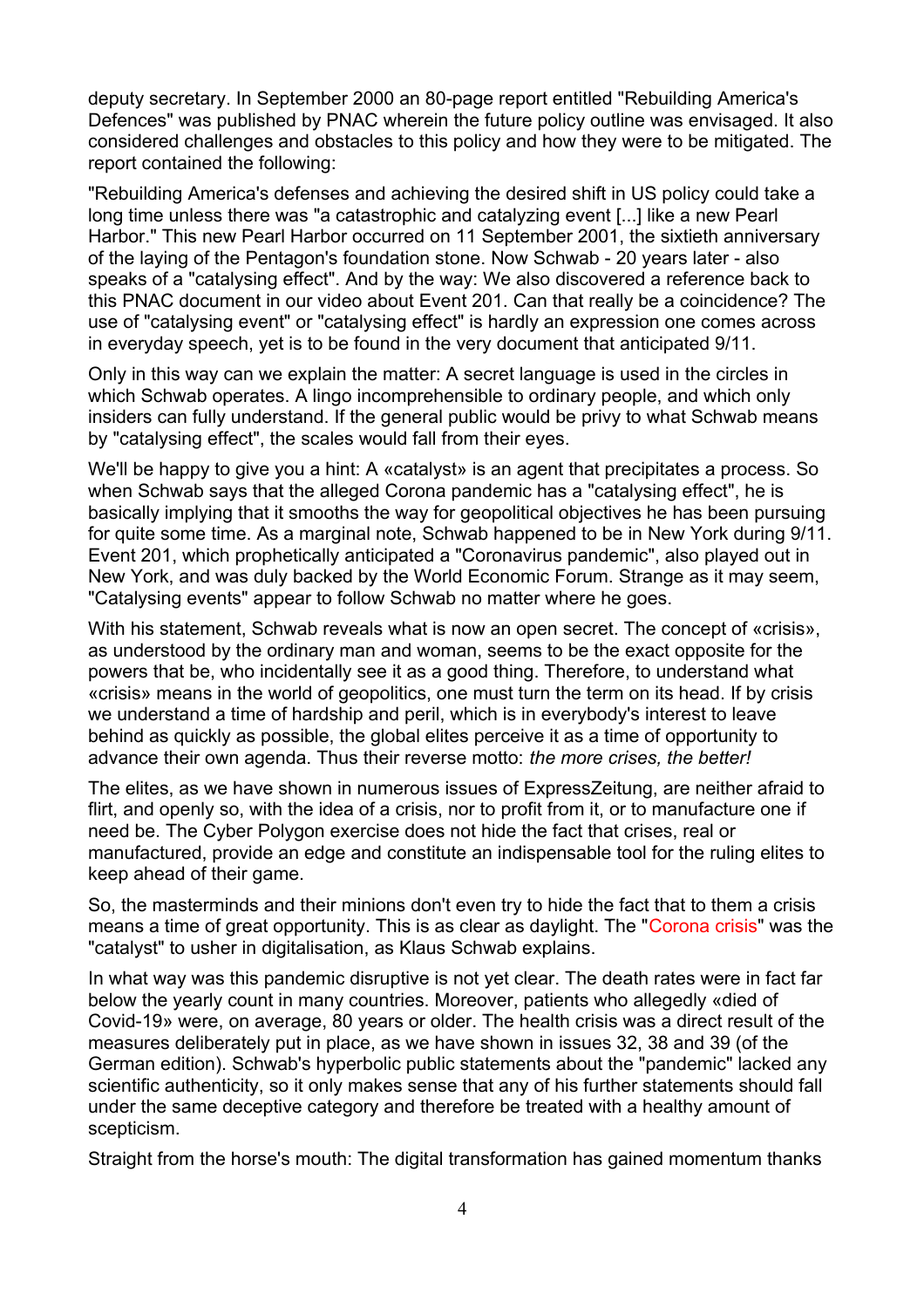to the "Corona crisis" precipitated by the World Health Organization. A crisis that is without question a catalyst for Schwab and his goals. You can bet your bottom dollar that their next doomsday scenario is looming on the horizon:

The world was brought to a standstill, not by the "disease", but rather by a barrage of draconian measures entrenched in politically relevant science. At this point it wouldn't be far-fetched to think that a cyber-attack could fit their agenda, as was likely the case with "Corona" and the Great Reset. We'll come back to this later. Other experts joining Cyber Polygon predict that an imminent cyber-attack is on the horizon. So, is the World Economic Forum up to its old tricks? One is left with the impression that they are manufacturing a crisis in a brazen attempt to fool us twice.

Tony Blair, former UK Prime Minister, joined in singing from the same hymn sheet as the other participants. The fact that this crisis should serve as a catalyst is unmistakably a source of delight for Tony Blair and his fellow machinators. In the Hegelian scheme of things, what Blair is doing is to call for an antidote in the form of a Digital Identity as part of a coordinated global response to cyber crime. This in accordance with the formula "problem-reaction- solution", as it was previously done in the case of "Corona".

Let us briefly remind ourselves who Tony Blair is. He was Prime Minister of Great Britain from 1997 to 2007. During this time he subserviently performed, not so much as prime Minister but rather as Baby Bush's little "poodle". Here was a politician who willingly sent British troops to war in Iraq on Washington's orders. In doing so he is responsible for the loss of hundreds of thousands of human lives and for precipitating the enormous wave of migrants that are still beleaguering Europe. Blair was a leading advocate in creating the crisis which he now presents as nothing more than a natural development.

In 2008, it transpired that Blair had accepted a job as a consultant for the American bank JP Morgan Chase & Co with an annual emolument of 2 million pounds. It is not unusual for politicians to receive deferred payment for favours shown whilst they were in office. They call it lobbying, but it's no less than bribery and corruption. Are we to believe that Tony Blair is a man of integrity? Are we seriously to pay heed to his dire warnings? That would indeed be a hard pill to swallow.

Maximum digitalisation means in fact maximum insecurity. Self-driving cars, for instance, are one of the many possibilities, and one of the many dangers, associated with artificial intelligence. If hackers were to cripple the power grid, our world would grind to a halt. It could happen in the blink of an eye. The lives of thousands could be lost in a single hacker attack on Tesla's servers: This could easily be achieved by speeding up the vehicles and deactivating the brakes, clearly an accident waiting to happen. On the one hand, selfdriving cars are lauded by those who propose maximum digitalisation, while on the other hand, the foreseeable dangers associated with this development are admitted to without giving the matter any appreciable analysis. Another fine example of Orwellian Double Speak, which patently demonstrates the absurdity underlying Cyber Polygon.

We must not forget that 5G plays a fundamental role in this maelstrom of great changes and new technologies. We are faced with a very real and terrifying scenario, but instead of waking up to the many limitations and hazards posed by digitalisation, the Cyber-Agenda is pushed recklessly full steam ahead. And none of this is done for the greater good, as they will have us believe, for behind the sweet-sounding platitudes hides a greedy pursuit of global supremacy.

In recent months, many prominent figures have compared the Corona crisis to World War II, exactly as expressed at Event 201. Almost every possible comparison has been drawn: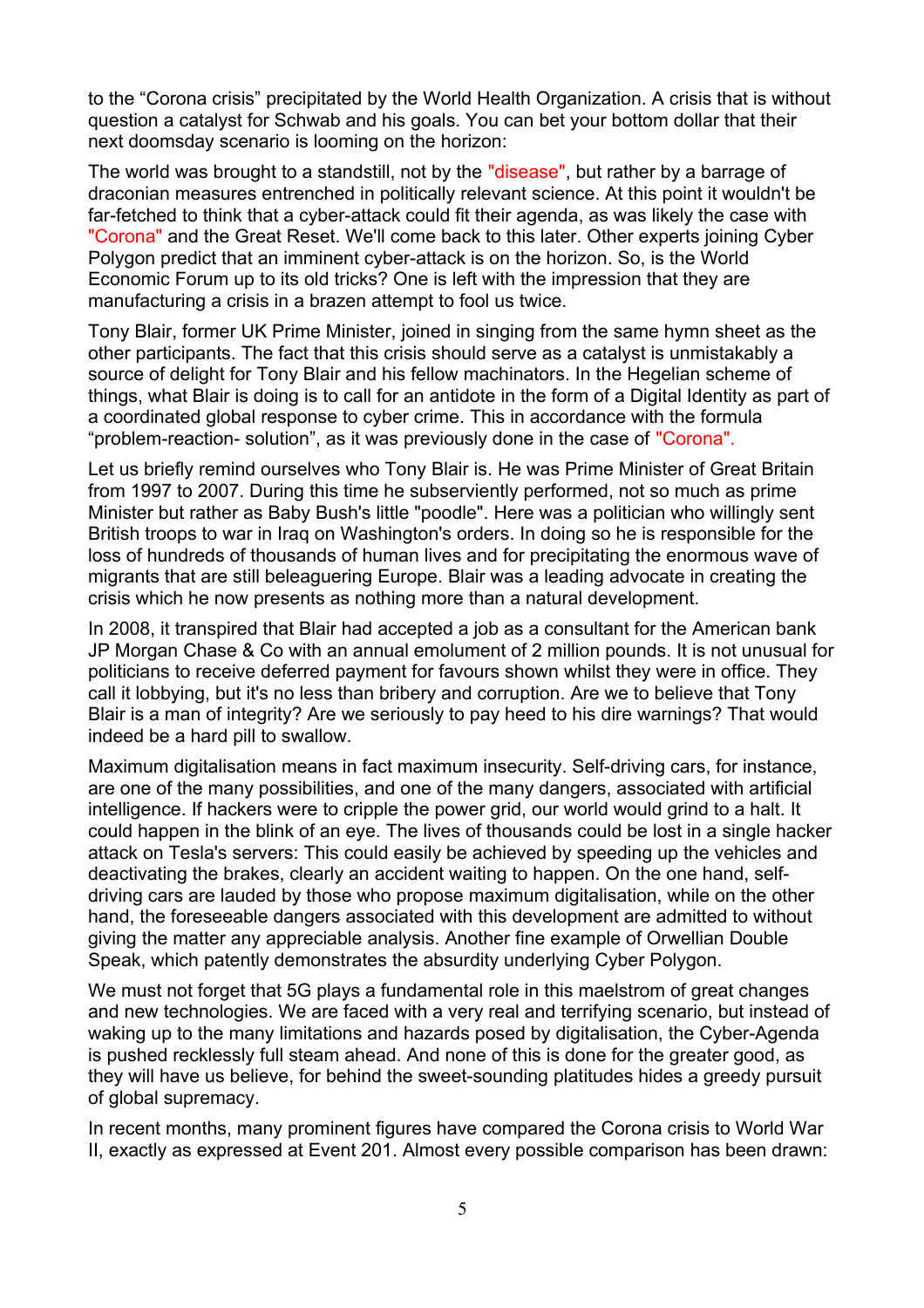The Great Depression, Bretton Woods, the Marshall Plan, and other defining events associated with the Second World War.

Were the private and big government sectors to merge, one would see the emergence of a monopoly led by a small superclass made up of a close-knit family of enterprises and the State. Should this be the case, they would be redefining the concept of "State" as we know it. We'll come back to this later. Presently, the prime consequence would be that enterprises opposing this agenda, or better said, are not welcomed or able to enter into a close relationship with the State would stand no chance of survival. It would also mean total surveillance of these companies by the State, a fact presented at the exercise with sugar-coated words and spin euphemisms such as "cooperation" and "openness".

This raises an inescapable question: How will the concept of "State" be understood in the future? Will nation states be dissolved once National sovereignty is further surrendered to supranational bodies like the UN? These questions have often been addressed by ExpressZeitung with unblinking gravity. To advance such an ambitious agenda, the perfect "catalyst" would be a crisis of global proportions that can only be solved through international cooperation. All roads lead to Rome: Islamic terrorism, climate change, Corona, Cyber-crime, you name it! The mere mention of cyber-terrorism should throw us into a mad panic, at any rate from Klaus Schwab's perspective, because according to him the COVID-19 crisis would be tantamount to "a minor disturbance in comparison". He tells us that cyber-crime poses an imminent "threat" to our virtual as well as to our analogue existence. After all, the World Wide Web is our new home, a no man's land beset by many dangers. And most importantly, bereft of national borders!

Cyber Polygon makes the point that nation states will not be able to cope with the new digitally-connected world. That's the crux of the exercise: New global institutions are needed to ensure cyber-security. Therefore, according to the participants, a system overhaul is needed in order to enable better global collaboration. And as with "Corona", it is the United Nations that stands out as the global decision-making authority. More specifically, its specialised agency the World Health Organization, which took charge of the "Corona crisis". Likewise, Interpol - a UN sub-organisation and co-organiser of Cyber Polygon - would step up as the governing body in the event of a cyber-attack. Interpol is an organisation that facilitates worldwide police cooperation and crime control with a National Central Bureau in all 194 member states. With a few exceptions, every country in the world is a member of Interpol, as is the case with the World Health Organization. Interpol seems to be warming up to become the uncontested cyber-security heavyweight. It is also important to highlight that the United Nations is to draft an international treaty issuing guidelines and setting standards in cyber- security. The following statements speak for themselves.

As generally happens when it comes to the United Nations the question is never asked as to the ramifications of Internet security being under the total control of one central body, or whether centralisation of power, as it relates to this matter, and which is here promoted, has its own particular downside. Anyone who dares question the concentration of power embedded in the international treaties proposed by the World Economic Forum would be regarded as an ignoramus.

Cyber Polygon operatives present themselves as "the Good Guys" while faceless cybercriminals are referred to as "malicious hackers". The latter are clearly an everpresent threat, who relish the penetration of private systems for monetary gain or have no better excuse than a penchant for mindless vandalism. The threat posed by these criminals, albeit irrefutable, is enough reason to remain sceptical about the digitalisation of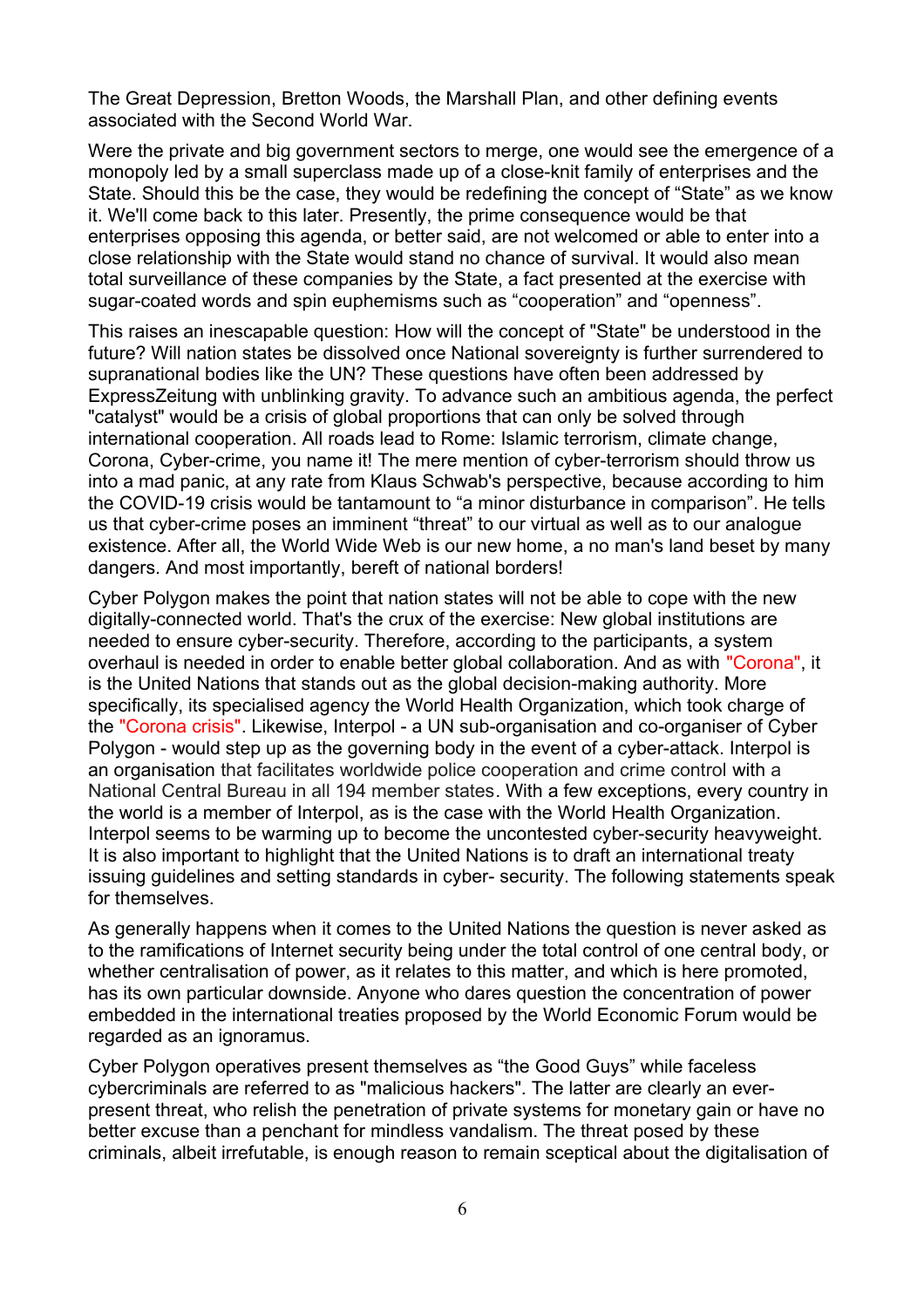everything. At the end of the day, it all boils down to "the goodies and the baddies", and as one would expect, Cyber Polygon operatives present themselves as "the Good Guys". In point of fact, a cyber-security operative and a hacker, within and without the universe of the simulation, share the same set of skills and technical know-how. Therefore, digital systems familiar to "the Good Guys" are soft targets by definition, due to their vulnerability should someone go rogue or decide to change camps for whatever reason. To say these systems are impenetrable would be tenuous at most. We may safely conclude that cybersecurity is nothing but a chimera.

And so the big question must be raised: what is the true nature and purpose of the World Economic Forum and its associates? Are we dealing with altruistic heroes on a quest for the salvation of humanity? Are there not indications in abundance that put this question to rest? Cyber Polygon consistently raises the alarm that the Internet has become a soft target for cybercriminals. Is it not the case, however, that NGO's and billionaires meddling in international politics pose a greater threat than small cybergangs prowling the Internet? Criminal elements, no matter how well structured and coordinated would be hard-pressed to shut down multiple economies at a global scale and ruin the lives of millions of people.

One may as well ask what did criminals contribute toward vaccine development and production? Were they indemnified with billions of taxpayer dollars? The pharmaceutical giants most certainly were. One may also wonder whether a handful of hypothetical delinquents, no matter how organised, would have enough muscle to turn the world population into Guinea pigs. They would certainly need a lot more clout to mandate clinically unsound practices on a global scale like the wearing of face masks, ineffectual testing, and the roll out of experimental vaccines?

We can safely say that the World Economic Forum and its gang of conniving elitists are those who are bringing the world to its knees, both financially and socially. Who else could push the nuclear button of the Great Reset? This is the big elephant in the room that has locked down the majority of the population and is doubtlessly the most dangerous threat the world has ever faced. Will they bring about their self-fulfilling prophecy? Will they unleash their cyberdogs to wreak havoc on the digital infrastructure of entire nations? We heard it straight from the horse's mouth that "crises" and "catalysing events" are the order of the day if their diabolical plans are to be brought to fruition. Should that be the case, the Hegelian solution they have been so patiently waiting for will be finally demanded by all nations, by then traumatised, impoverished and ridden with disease and starvation.

The sphere of cybercrime is a dark environment where techno-savvy operatives can hack into, plunder and devastate their carefully selected targets with nearly total impunity. With very few technically capable experts in this highly specialised field, the detection and prosecution of these criminals would be close to zero. Those specialists who hold positions in organisations like Interpol would find themselves restrained in their investigations by their superiors, who fall under the management of the controlling elite. In such an environment there is no place for rioting and insubordination.

Virology and cybersecurity are two distinctly separate fields, yet they have something in common: they both present the public with an invisible enemy. The world is at the mercy of these dark forces which cannot be vanquished with conventional weapons, so both virologists and cybersecurity experts hold a position of tremendous power over the minds of the people and their governing bodies.

Were a city to suffer a major cyberattack on its power grid, bringing everything to a standstill, the ordinary citizen would have little chance of finding the perpetrators. To add insult to injury, any form of scepticism towards the official narrative would be dismissed as